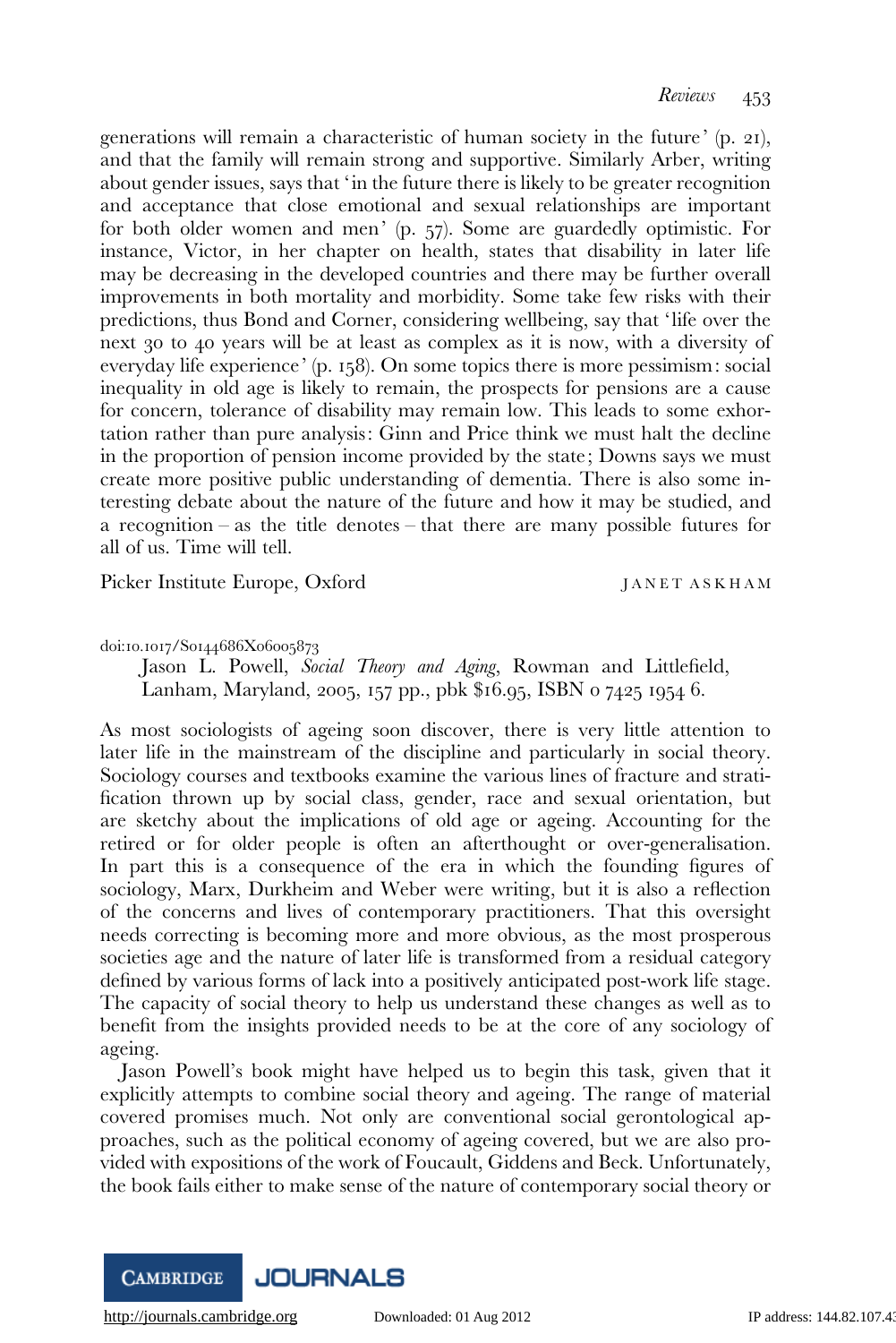to help us to extend our understanding of ageing and later life. Treated appropriately, these writers have much relevance for the study of the contemporary circumstances of later life. Equally, later life throws a critical light on many of their ideas and assumptions. Ageing bodies, the changing nature of modernity as well as the development of a ' risk society', are all highlighted in the chapter outlines, but the coverage of these exciting issues rarely lives up to the promise.

It may seem unfair to focus on the negative aspects of this book, but reading it provoked a fair degree of both disappointment and exasperation. One of its overwhelming problems is that it is extremely difficult to read. There is little clear exposition of ideas or indeed of the cited social theory. This is particularly true of the early chapters, in which the text about the nature of biomedicine is both incoherent and repetitive. Terms and ideas such as 'episteme' are used without discussion before the work of Foucault is introduced. The overall effect is not only confusing but has echoes of the infamous 'Sokal hoax'. Two scientists published a deliberately contrived post-modern account of science incorporating randomly chosen terms from the lexicon of cultural studies in the journal Social Text. In Powell's case, the self-referentiality is made all the worse by a consistent habit of self-citation on nearly every page of the book. While I am sure that Powell is widely read, I would have liked to see more evidence of this in engagement with other authors' writing rather than by reference to his own articles and book reviews. There are also a number of significant omissions in the account of what constitutes social theory. Not only are the dominant traditions generally ignored, but also contemporary foci such as the sociology of the body are largely excluded. This is all the more problematic given the heavy Foucauldian socialconstructionist approach. An enriching engagement with the nature of ageing embodiment is avoided and the reader could be forgiven for assuming that the 'biomedical gaze' is the end of the story. Most bewildering is that Michel Foucault is omitted from the bibliography and his entire output is attributed to the anthropologist Meyer Fortes – something that would have appealed to the author of The Archaeology of Knowledge.

In dealing with post-modernism and the ageing body a number of useful topics are approached, particularly around the ageing body and its relation to popular culture. Again, however, the range of material covered is limited and goes no further than to point out the inherent contradictions of society's view of the declining body and of post-modernism's capacity to focus on marginal discourses that challenge the dominance of the biomedical view of ageing. Body modification is introduced with reference to different ways of ageing but is not developed in a discussion of 'anti-ageing' techniques, and so misses one of the most obvious topics – the practices followed by the increasing numbers of the old as well as the 'not yet old' – that social theory can illuminate. In this, Powell seems to reflect an underlying antipathy to understanding later life in terms of the construction of identity from the resources of consumer society. Like it or not, this is what is happening and the ' social gerontological gaze' is off the mark. Powell is aware of this latter point in his discussion of the role of professional power in the surveillance and governmentality of older people through case-management, but the point is not really developed. This is also true of his